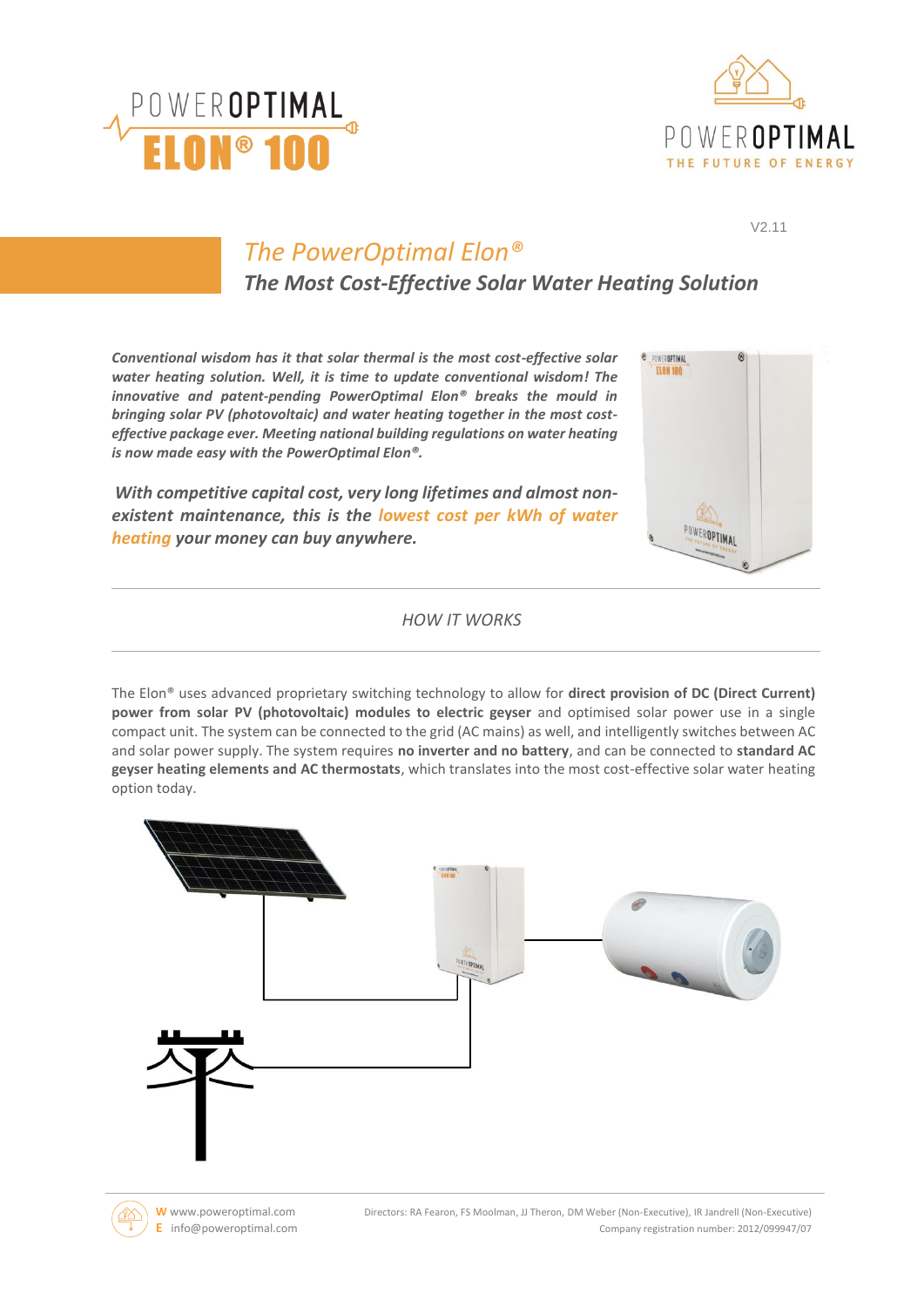



# *WHAT ARE THE BENEFITS?*

Based on a lifetime cost per kWh of water heating (Levelised Cost of Energy or LCOE), the Elon® brings you the lowest cost of any water heating option in South Africa at about **R0.80/kWh**. The average residential price of electricity in South Africa in 2021 (based on a middle-class household in the four largest metropolitan areas) is about R2.74/kWh and increases every year. **Reduce your exposure to ever-increasing electricity prices by installing an Elon® system.**



Overall Cost\* for Residential Water Heating (R/kWh)

\* Overall Cost includes capital cost, installation, operations, mainten fuel cost over total lifetime. It is the Levelized Cost of Energy (LCOE).

There are many other **benefits** to the PowerOptimal Elon® solar PV water heating system:

- No tank on the roof
- Easy installation no plumbing changes for retrofit
- You can use your existing electric geyser
- No noise (unlike heat pumps or solar geysers with circulation pumps)
- Lower weight of rooftop components compared to solar geysers means easier installation
- Much longer life and lower maintenance than solar thermal or heat pump systems
- Intelligent grid power backup means you won't have cold water even when there is no sun, whilst grid power use is minimised
- Excellent option for meeting SANS 10400-XA energy efficiency requirements
- Hot water during power failures
- The patent-pending AC-DC switching technology is the smallest and lowest cost solar DC switching solution on the market
- Less vandal-prone than solar geyser systems
- Patent-pending solar power availability detection technology means that no photocell is required compared to solar PV-inverter systems
- Delivers power to loads at lower voltage than what is possible with inverters (from just 20V under load)
- Control dial gives full control over operation from mains power only to solar power only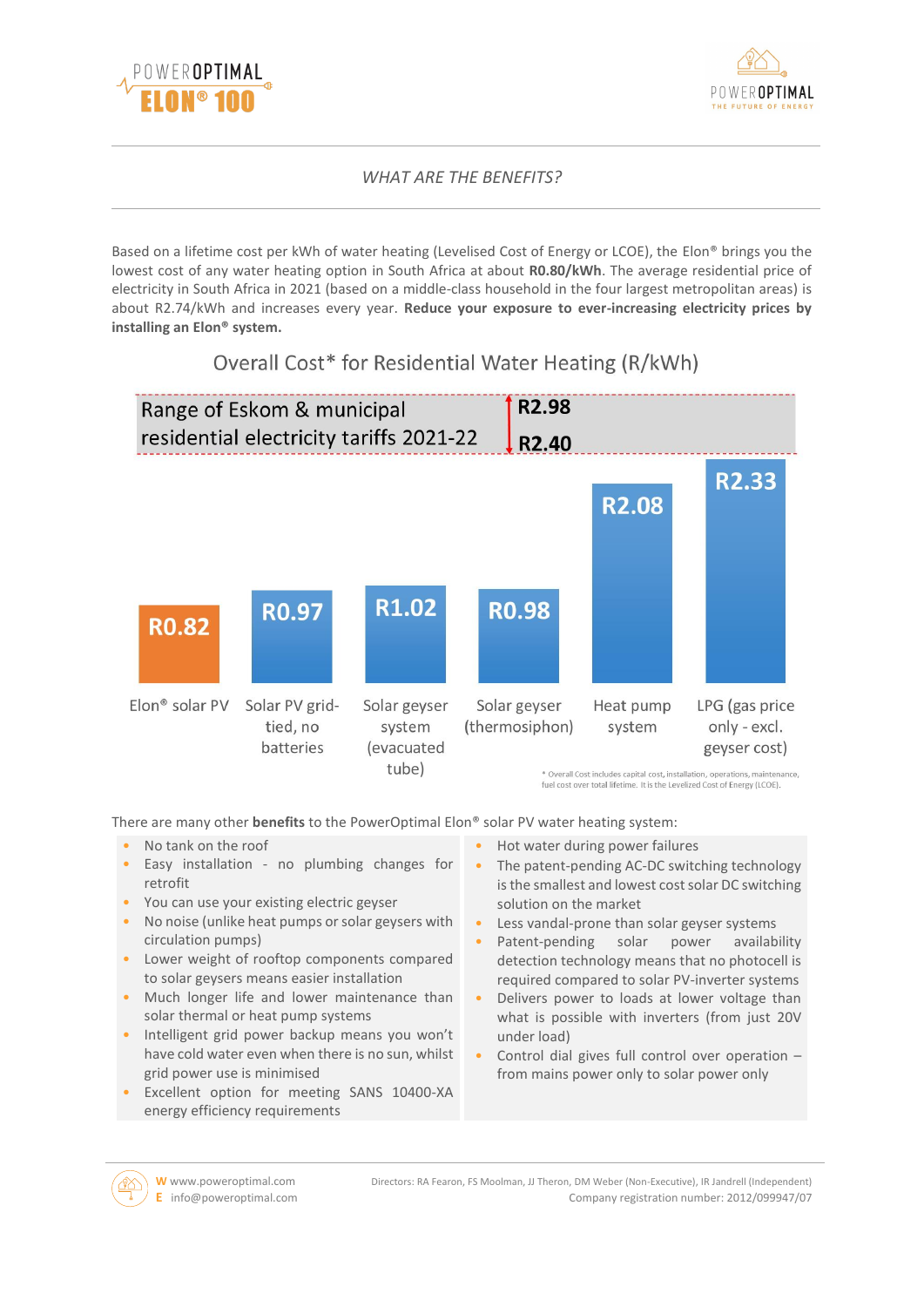



### *WHAT DOES THE SAVINGS TRANSLATE TO IN PRACTICAL TERMS?*

Below is a comparison of the energy cost per shower for various energy supply options.



#### *WHO IS POWEROPTIMAL?*

PowerOptimal is an award-winning company with a mission to bring affordable, reliable and sustainable energy solutions to households and businesses across the African continent. The company is built on proven South African electricity demand management technology, with a strong track record of successful installations over more than 10 years.



W www.poweroptimal.com Directors: RA Fearon, FS Moolman, JJ Theron, DM Weber (Non-Executive), IR Jandrell (Independent) **E** info@poweroptimal.com Company registration number: 2012/099947/07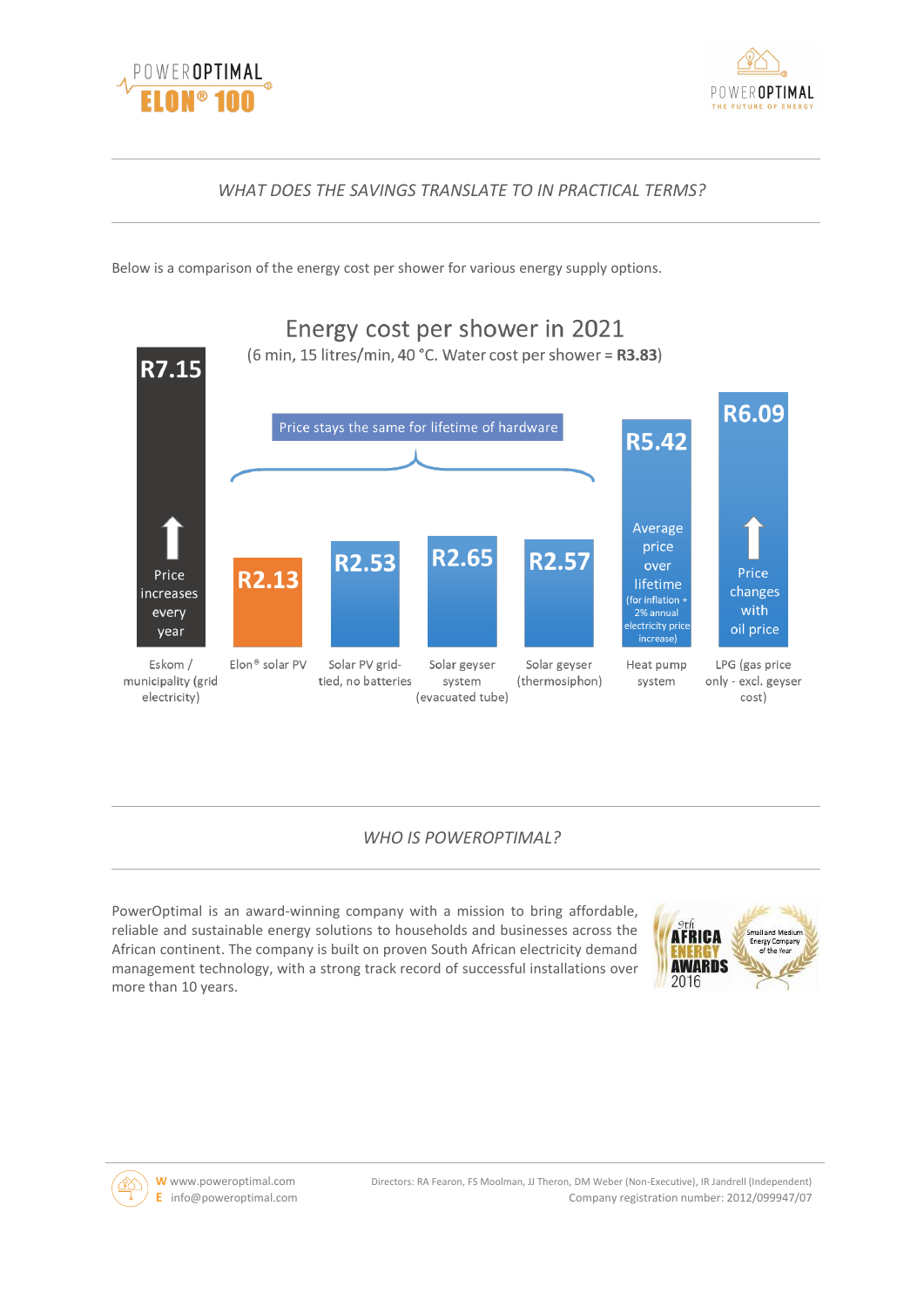



# *FAQ – Frequently Asked Questions*

#### *How can solar PV water heating be more cost-effective than solar thermal? Isn't solar thermal efficiency much better than solar PV?*

It is true that solar thermal collectors are currently more efficient per square meter (area) than solar PV modules in collecting solar energy. However, overall efficiency must also take into consideration factors such as heat loss in piping (especially in winter) and energy use of solar thermal circulation pumps.

Solar thermal system lifetimes range from about 7 years (for cheap imports) to about 15 years for high quality (and more expensive) systems. (In a comprehensive analysis, Sandia National Laboratories found that about 50% of solar thermal systems fail within a 10-year period.) Solar PV modules are routinely guaranteed at 80% performance after 25 years, and the US National Renewable Energy Laboratory uses a lifetime of 33 years in its solar PV system calculations.

Solar PV module costs have dropped dramatically – by over 80% in the past 5 years – and the trend is continuing. This has **changed the paradigm**. Whilst solar PV systems will continue to require more roof space than solar thermal in the short term, the key issue is not roof space, but cost. Solar PV systems have become costcompetitive to solar thermal, and the much longer lifetimes and lower maintenance translate into a lower lifetime cost per kWh.

#### *What is SANS 10400-XA?*

It is a set of energy efficiency regulations that are compulsory for new buildings and for additions and extensions to existing buildings. One of the key requirements of SANS 10400-XA is that **no more than 50% of the annual volume of domestic hot water must be heated using grid electricity**.

The PowerOptimal Elon® makes meeting this requirement easier than ever before, providing a new costeffective alternative to heat pump and solar thermal systems.

#### *Do I need to change the heating element on my existing geyser to install a PowerOptimal Elon® system?*

Not necessarily. PowerOptimal Elon® works with existing standard AC heater elements, but the best element size (power rating) depends on the size of your solar PV array. If you are building a new house, you can just specify the right heater element from the start. Refer to the table on the next page for a guide or ask the PowerOptimal agent or your installer about the best module & element matching configuration for your needs.

#### *Where can I buy an Elon® system?*



**For installers and resellers**: Kwikot (part of Electrolux South Africa) is the sole distributor of the PowerOptimal Elon® in South Africa. Contact David Crawley (Product Manager: Water Care APAC & MEA) at [david.crawley@electrolux.com](mailto:david.crawley@electrolux.com) for more information. International enquiries can be directed to PowerOptimal.

**For residential customers:** Contact PowerOptimal to get a referral to one of our preferred installers depending on your location.